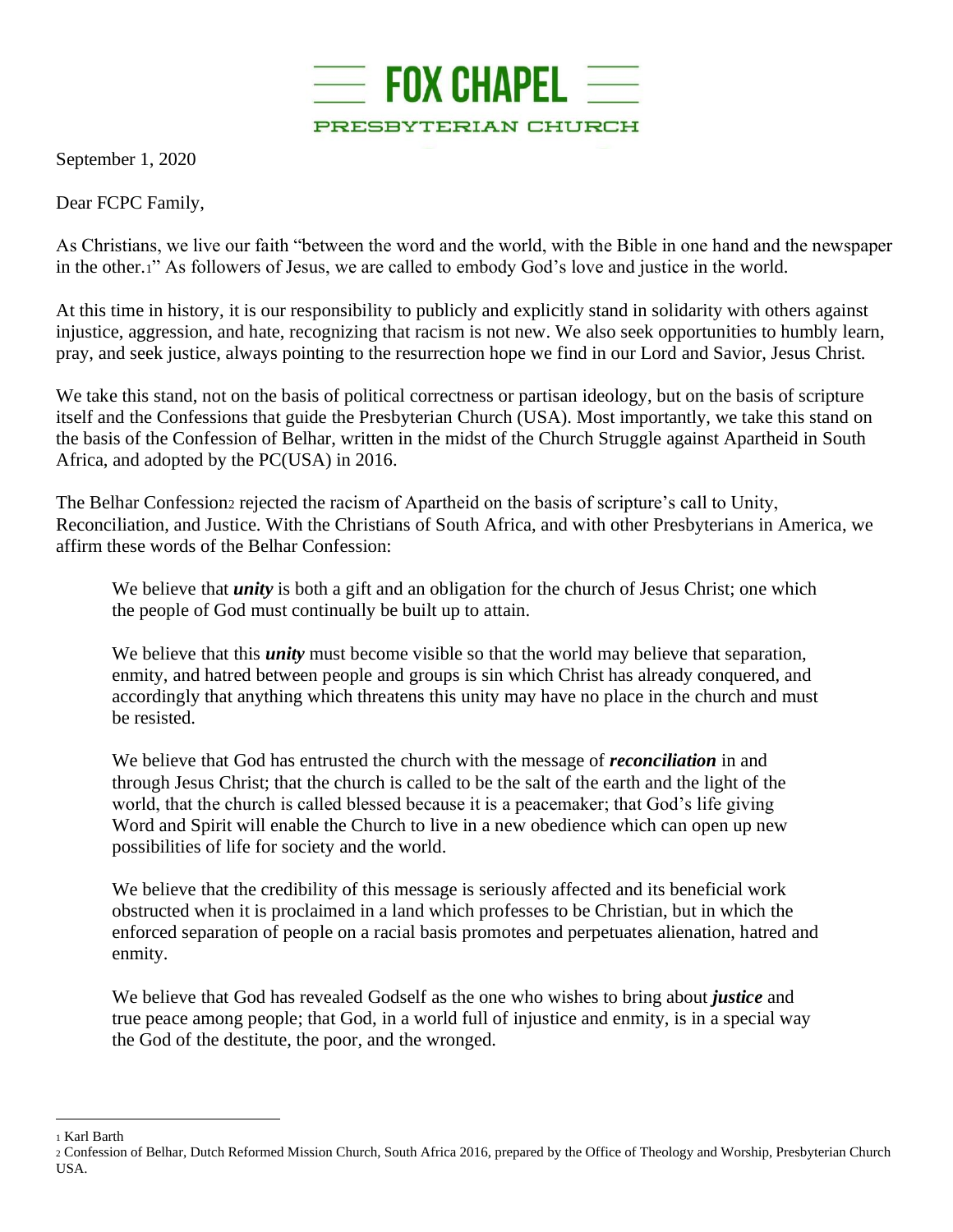We believe that God calls the church to follow Godself in this; that God wishes to teach the church to do what is good and to seek the right; that the church must therefore stand by people in any form of suffering and need, which implies, among other things, that the church must witness against and strive against any form of injustice; that the church as the possession of God must stand where the Lord stands, namely against injustice and with the wronged; that in following Christ the church must witness against all the powerful and privileged who selfishly seek their own interests and thus control and harm others.

In addition to the Belhar Confession, we look to Scripture for guidance, wisdom, and accountability:

1. We call upon the words of Paul, who wrote to the church in Ephesus about unity, especially our unity as fellow citizens, bound together through our faith in Jesus Christ (Eph 2:19). Paul teaches us to "be completely humble and gentle; be patient, bearing with one another in love" and to "make every effort to keep the unity of the Spirit through the bond of peace" (Eph 4:2-3). This affects not just the work and ministry of our particular congregation, but our collaborations with other churches and community leaders.

2. Our faith history guides us to remember the words of the prophets, particularly Isaiah's declaration that our Lord is a "God of justice" (Isa 30:18). The Lord also spoke through Amos, saying, "but let justice roll down like waters, and righteousness like an ever-flowing stream" (Amos 5:24). As people made in the image of God, we are created to pray for and pursue justice for all people, assured of a promised and coming righteousness on earth because of God's holiness, grace, and love.

3. Lastly, we ultimately point to the words and actions of our Lord and Savior, Jesus Christ, who taught us to "love your neighbor as you love yourself" (Matt 22:39). Throughout his life, Jesus stood against racism and discrimination in all forms--healing divisions, advocating for the oppressed, confronting systemic powers, and ultimately giving his life as a sacrifice and a bold act of love. May the Scriptures lead us to "act justly, love mercy, and walk humbly with our God" (Micah 6:8), continually seeking to share the love and light of Christ through all we say and do.

4. "So in Christ Jesus you are all children of God through faith, for all of you who were baptized into Christ have clothed yourselves with Christ. There is neither Jew nor Gentile, neither slave nor free, nor is there male and female, for you are all one in Christ Jesus" (Galatians 3:23-28).

In response to the call of scripture and the Belhar Confession, we have identified the following immediate actions as we start our journey:

- 1. Instate the Peace and Justice Ministry Mission Subcommittee
- 2. Convene with other congregations as part of an on-going conversation about unity, reconciliation, and justice that includes youth as active participants and leaders.
- 3. Participate, as a congregation, the Pennsylvania Interfaith Impact Network (PIIN), whose work is committed to drawing together people to act powerfully on local and regional issues of justice and fairness. PIIN is a community of people of faith from the Pittsburgh region, including churches across southwestern Pennsylvania from the South Hills to the Northside. Their mission is to effect systemic change on issues of injustice, disparity, and discrimination. They recognize "positive social change specifically from an organized faith community has formed the backbone of some of the most powerful social rights movements in this country (such as Abolition, Suffrage, and the Civil Rights Movement).